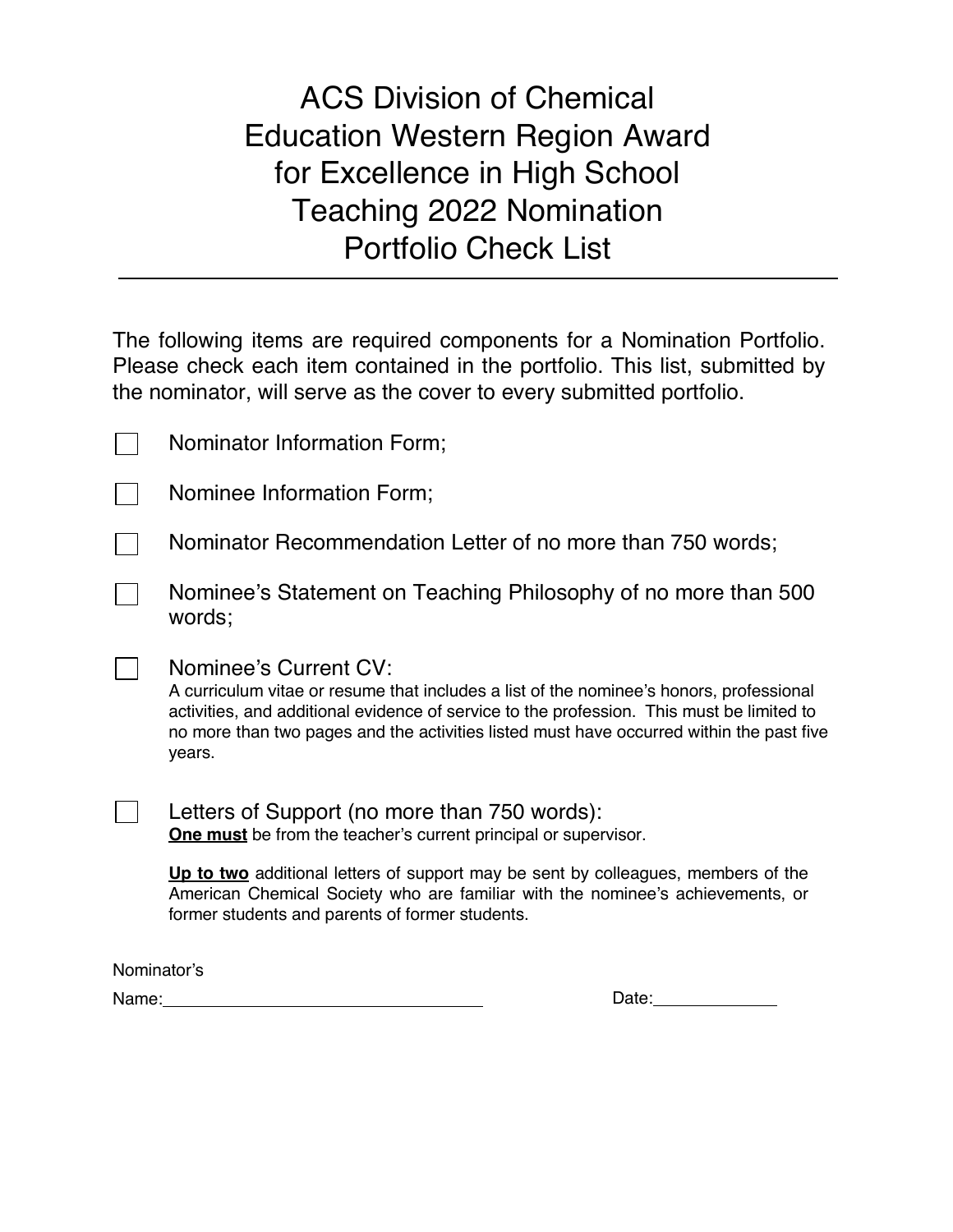## **NOMINATION FORM THE ACS DIVISION OF CHEMICAL EDUCATION WESTERN REGION AWARD FOR EXCELLENCE IN HIGH SCHOOL TEACHING**

#### **Deadline: August 1, 2022**

Any individual, except a member of the award selection committee or current students, may nominate or support *only* one nominee during any given award year. Submit to Awards Chair Dr. Jun Yong Kang via e-mail attachment to junyong kang@unly edu or send hard copy to: Jun Yong Kang, Department of Chemistry and Biochemistry, University of Nevada Las Vegas, 4505 S. Maryland Pkwy., Las Vegas, NV 89154-4003.

The award will be presented at the 2022 Western Regional Meeting of the ACS, which will be held at Flamingo Hotel & Casino's Convention Center, Las Vegas on October 19 - 22, 2022.

| Name:                                    |  |
|------------------------------------------|--|
| Company or Institutional<br>Affiliation: |  |
| Present Position (Exact Title):          |  |
| Address:                                 |  |
| City:                                    |  |
| State and Zip:                           |  |
| Telephone:                               |  |
| Fax:                                     |  |
| e-mail:                                  |  |
| Relationship to Nominee                  |  |

#### **NOMINATOR INFORMATION**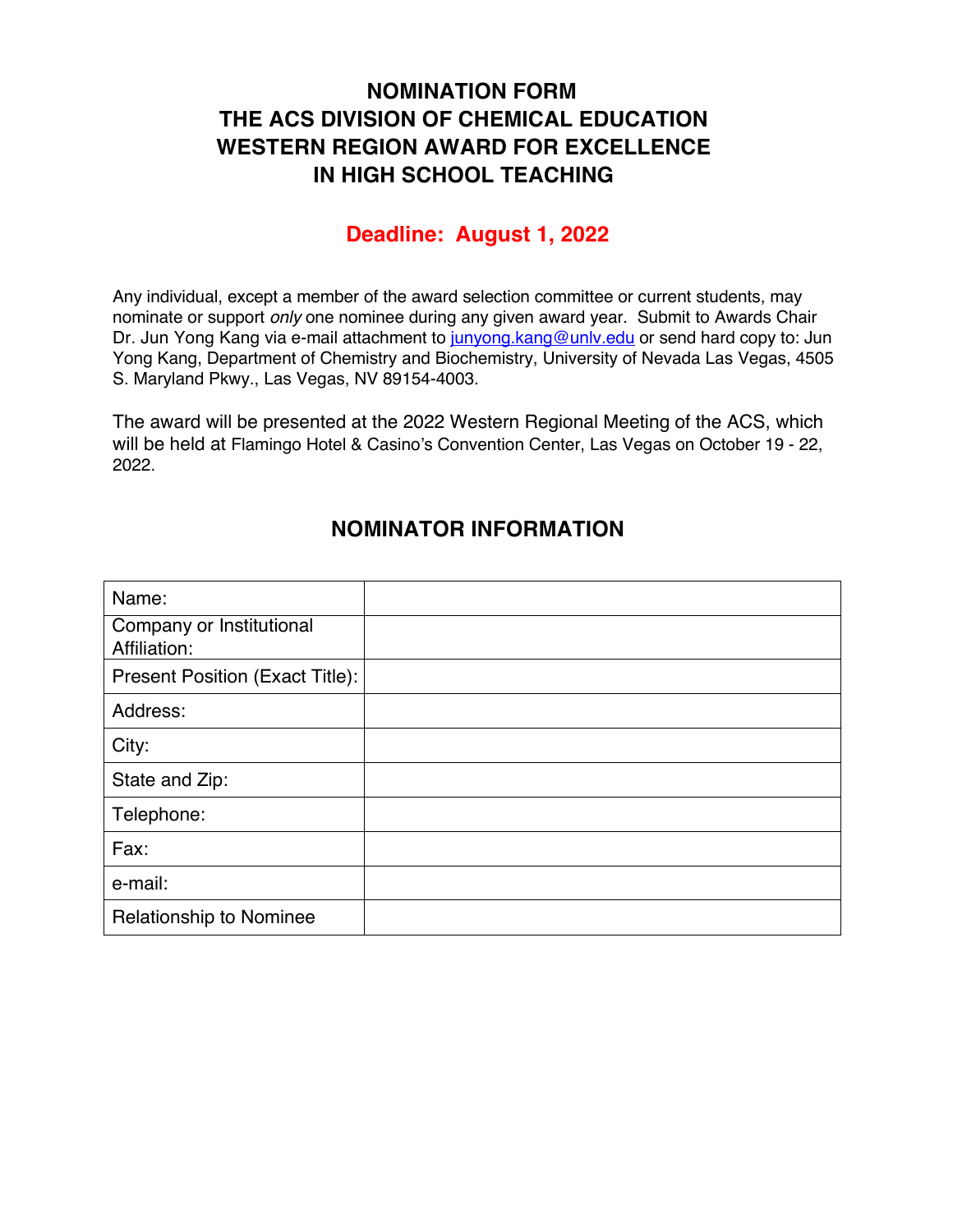#### **NOMINATION FORM**

## **THE ACS DIVISION OF CHEMICAL EDUCATION WESTERN REGION AWARD FOR EXCELLENCE IN HIGH SCHOOL TEACHING**

### **Deadline: August 1, 2022**

#### **NOMINEE INFORMATION**

| Name:                           |  |
|---------------------------------|--|
| Present Position (Exact Title): |  |
| School:                         |  |
| Address:                        |  |
| City:                           |  |
| State and Zip:                  |  |
| Telephone:                      |  |
| Fax:                            |  |
| e-mail:                         |  |
| Website:                        |  |

 Give your current teaching assignment including course titles and grade levels. What is your involvement in extracurricular activities?

 On a separate sheet, provide a statement of not more than 500 words in which you present your teaching philosophy or otherwise describe your commitment to the profession. Also please include specific examples as methods or strategies that you use to effectively communicate and teach chemical concepts.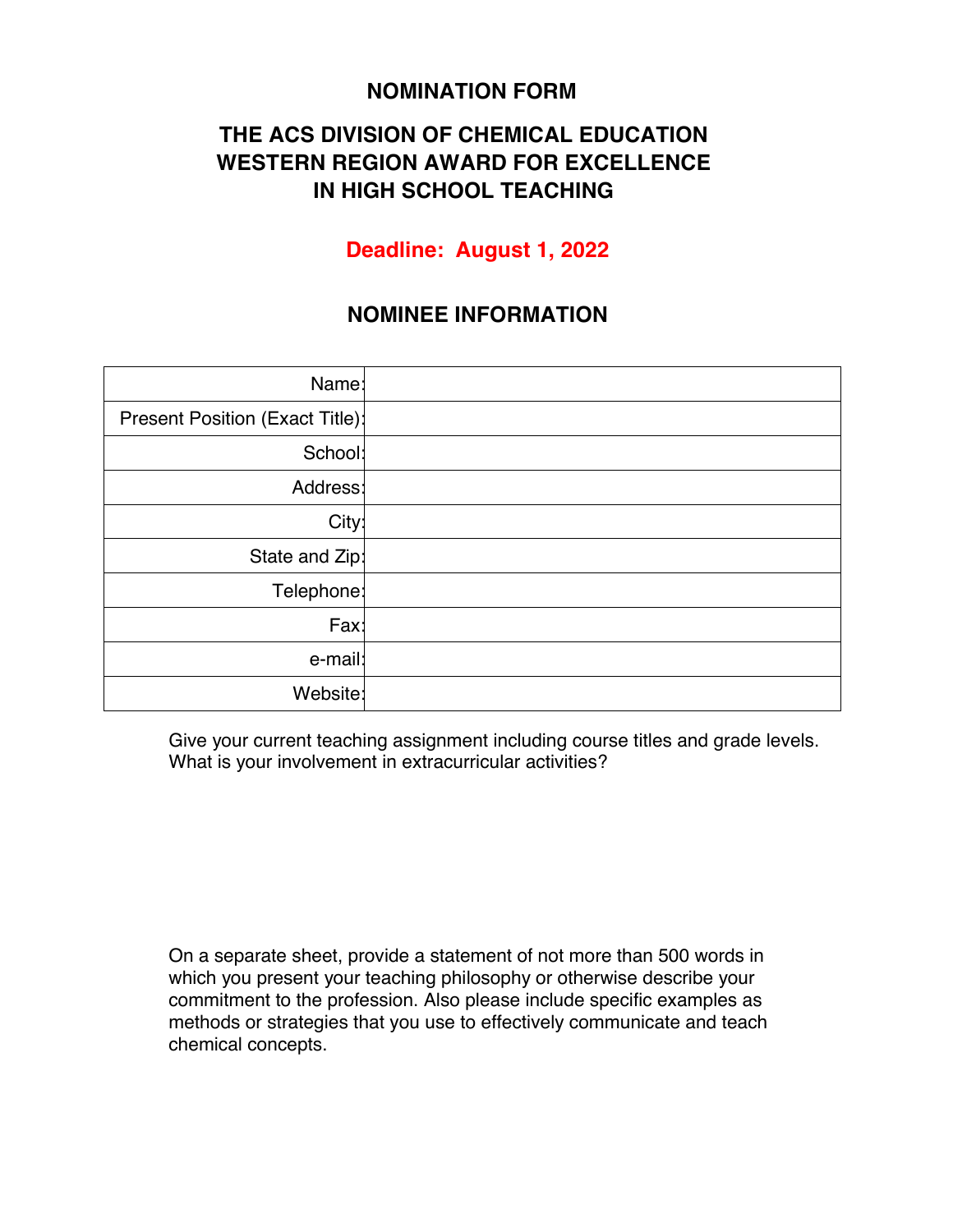#### **NOMINATION FORM**

# **THE ACS DIVISION OF CHEMICAL EDUCATION WESTERN REGION AWARD FOR EXCELLENCE IN HIGH SCHOOL TEACHING**

#### **Deadline: August 1, 2022**

#### **RECOMMENDATION STATEMENT OF NOMINATOR**

Submit a narrative statement of no more than 750 words that describes and comments upon the following:

 The quality of the nominee's teaching. Unusually effective methods of presentation

should be emphasized;

The nominee's ability to challenge and inspire students;

 Extracurricular work in chemistry or a chemical science by the nominee, including science fairs, science clubs, and activities that stimulate the interest of young people in chemistry and related sciences;

 A willingness to keep up-to-date in the field, as evidenced by the pursuit of a higher degree in chemistry or a chemical science, enrollment in refresher courses and summer institutes, regular attendance at scientific meetings, membership in professional organizations, and other means of selfimprovement;

 Evidence of leadership and/or active involvement with professional societies, activities that involve the STEM fields should be highlighted.